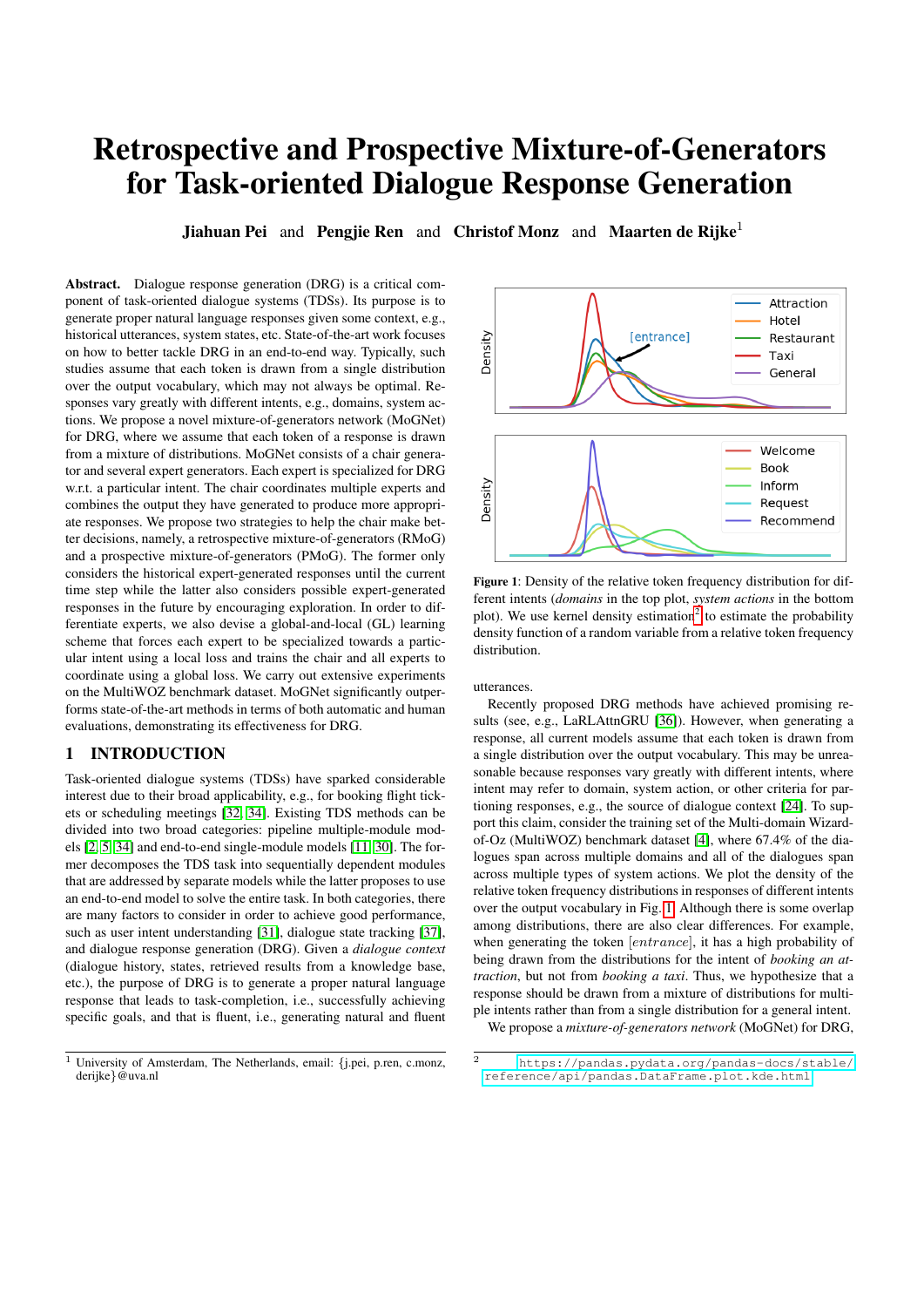<span id="page-1-0"></span>

Figure 2: Overview of MoGNet. It illustrates how the model generates the token  $y_3$  given sequence X as an input in the process of generating the whole sequence  $Y$  as a dialogue response.

which consists of a *chair* generator and several *expert* generators. Each expert is specialized for a particular intent, e.g., one domain, or one type of action of a system, etc. The chair coordinates multiple experts and generates the final response by taking the utterances generated by the experts into consideration. Compared with previous methods, the advantages of MoGNet are at least two-fold: First, the specialization of different experts and the use of a chair for combining the outputs breaks the bottleneck of a single model [\[10,](#page-7-11) [19\]](#page-7-12). Second, it is more easily *traceable*: we can analyze who is responsible when the model makes a mistake and generates an inappropriate response.

We propose two strategies to help the chair make good decisions, i.e., *retrospective mixture-of-generators* (RMoG) and *prospective mixture-of-generators* (PMoG). RMoG only considers the retrospective utterances generated by the experts, i.e., the utterances generated by all the experts prior to the current time step. However, a chair without a long-range vision is likely to make sub-optimal decisions. Consider, for example, these two responses: "what day will you be traveling?" and "what day and time would you like to travel?" If we only consider these responses until the 2nd token (which RMoG does), then the chair might choose the first response due to the absence of a more long-range view of the important token "time" located after the 2nd token. Hence, we also propose a PMoG, which enables the chair to make full use of the prospective predictions of experts as well.

To effectively train MoGNet, we devise a *global-and-local* (GL) learning scheme. The local loss is defined on a segment of data with a certain intent, which forces each expert to specialize. The global loss is defined on all data, which forces the chair and all experts to coordinate with each other. The global loss can also improve data utilization by enabling the backpropagation error of each data sample to influence all experts as well as the chair.

To verify the effectiveness of MoGNet, we carry out experiments on the MultiWOZ benchmark dataset. MoGNet significantly outperforms state-of-the-art DRG methods, improving over the best performing model on this dataset by 5.64% in terms of overall performance (0.5\**Inform*+0.5\**Success*+*BLEU*) and 0.97% in terms of response generation quality (*Perplexity*).

The main contributions of this paper are:

- a novel MoGNet model that is the first framework that devises chair and expert generators for DRG, to the best of our knowledge;
- two novel coordination mechanisms, i.e., RMoG and PMoG, to help the chair make better decisions; and
- a GL learning scheme to differentiate experts and fuse data efficiently.

## 2 MIXTURE-OF-GENERATORS NETWORK

We focus on task-oriented DRG (a.k.a. the context-to-text generation task [\[4\]](#page-7-10)). Formally, given a current dialogue context  $X = (U, B, D)$ , where  $U$  is a combination of previous utterances,  $B$  are the belief states, and  $D$  are the retrieved database results based on  $B$ , the goal of task-oriented DRG is to generate a fluent natural language response  $Y = (y_1, \ldots, y_n)$  that contains appropriate system actions to help users accomplish their task goals, e.g., booking a flight ticket. We propose MoGNet to model the generation probability  $P(Y | X)$ .

## 2.1 Overview

The MoGNet framework consists of two types of roles:

- $k$  expert generators, each of which is specialized for a particular *intent*, e.g., a domain, a type of action of a system, etc. Let  $\mathcal{D} = \left\{ (X_p, Y_p) \right\}_{p=1}^{|\mathcal{D}|}$  denote a dataset with  $|\mathcal{D}|$  independent samples of  $(X, Y)$ . Expert-related intents partition  $D$  into k pieces  $S = \{S_l\}_{l=1}^k$ , where  $S_l \triangleq \{(X_p^l, Y_p^l)\}_{p=1}^{|S_l|}$ . Then  $S_l$  is used to train each expert by predicting  $P^{l}(Y^{l} | X^{l})$ . We expect the *l*-th expert to perform better than the others on  $S_l$ .
- a chair generator, which learns to coordinate a group of experts to make an optimal decision. The chair is trained to predict  $P(Y | Y)$  $X$ ), where  $(X, Y)$  is a sample from  $D$ .

Fig. [2](#page-1-0) shows our implementation of MoGNet; it consists of three types of components, i.e., a shared context encoder, k expert decoders, and a chair decoder.

### 2.2 Shared context encoder

The role of the shared context encoder is to read the dialogue context  $X$  and construct a representation. We follow Budzianowski et al. [\[3\]](#page-7-13) and model the current dialogue context as a combination of user utterances  $U$ , belief states  $B$ , and retrieval results from a database  $D$ .

First, we employ a Recurrent Neural Network (RNN) [\[7\]](#page-7-14) to map a sequence of input tokens  $U = \{w_1, \ldots, w_m\}$  to hidden vectors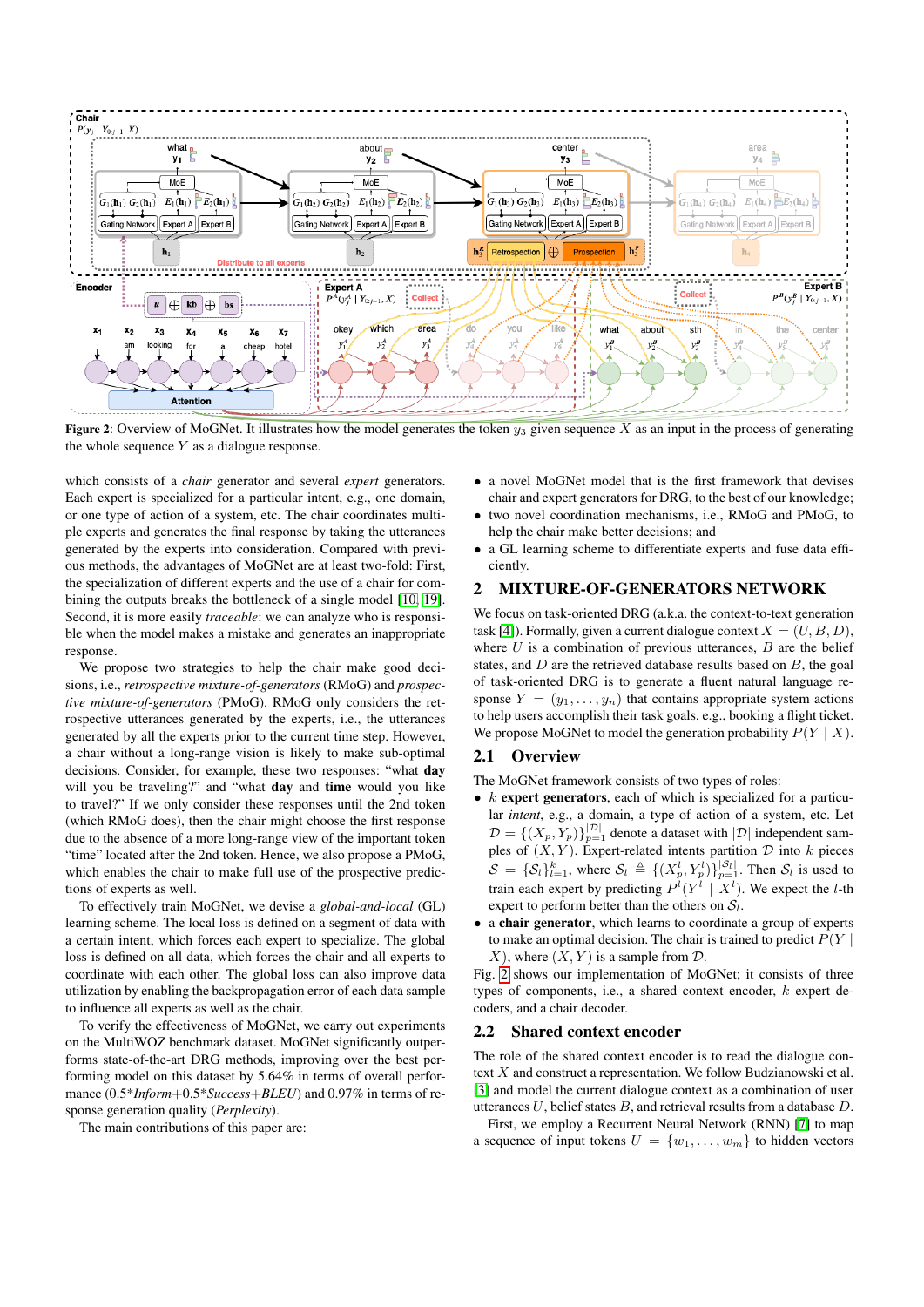$\mathbf{H}^{U} = \{\mathbf{h}_{1}^{U}, \ldots, \mathbf{h}_{m}^{U}\}\text{.}$  The hidden vector  $\mathbf{h}_{i}$  at the *i*-th step can be represented as:

<span id="page-2-0"></span>
$$
\mathbf{h}_i^U, \mathbf{s}_i = \text{RNN}(\mathbf{w}_i, \mathbf{h}_{i-1}^U, \mathbf{s}_{i-1}),
$$
\n(1)

where  $w_i$  is the embedding of the token  $w_i$ . The initial state  $s_0$  of the RNN is set to 0.

Then, we represent the current dialogue context  $x$  as a combination of the user utterance representation  $\mathbf{h}_m^U$ , the belief state vector  $\mathbf{h}^{B}$ , and the database vector  $\mathbf{h}^{D}$ :

$$
\mathbf{x} = \tanh(\mathbf{W}_u \mathbf{h}_m^U + \mathbf{W}_b \mathbf{h}^B + \mathbf{W}_d \mathbf{h}^D),
$$
 (2)

where  $\mathbf{h}_m^U$  is the final hidden state from Eq. [1;](#page-2-0)  $\mathbf{h}^B$  is a 0-1 vector with each dimension representing a state (slot-value pair);  $\mathbf{h}^D$  is also a 0-1 vector, which is built by querying the database with the current state B. Each dimension of  $h^D$  represents a particular result from the database (e.g., whether a flight ticket is available).

## 2.3 Expert decoder

Given the current dialogue context  $X$  and the current decoded tokens  $Y_{0:j-1}$ , the l-th expert outputs the probability  $P^{l}(y_j^l \mid Y_{0:j-1}, X)$ over the vocabulary  $V$  at the j-th step by:

<span id="page-2-1"></span>
$$
P^{l}(y_{j}^{l} | Y_{0:j-1}, X) = \text{softmax}(\mathbf{U}^{T} \mathbf{o}_{j}^{l} + \mathbf{b})
$$
  

$$
\mathbf{o}_{j}^{l}, \mathbf{s}_{j}^{l} = \text{RNN}(\mathbf{y}_{j-1} \oplus \mathbf{c}_{j}^{l}, \mathbf{o}_{j-1}^{l}, \mathbf{s}_{j-1}^{l}),
$$
 (3)

where U is the parameter matrix and b is bias;  $s_j^l$  is the state vector, which is initialized by the dialogue context vector from the shared context encoder, i.e.,  $s_0^l = x$ ;  $y_{j-1}$  is the embedding of the generated token at time step  $j - 1$ ;  $\oplus$  is the concatenation operation;  $\mathbf{c}_j^l$ is the context vector which is calculated with a concatenation attention mechanism [\[1,](#page-7-15) [18\]](#page-7-16) over the hidden representations from a shared context encoder as follows:

$$
\mathbf{c}_{j}^{l} = \sum_{i=1}^{m} \alpha_{ji}^{l} \mathbf{h}_{i}
$$
\n
$$
\alpha_{ji}^{l} = \frac{\exp(w_{ji}^{l})}{\sum_{i=1}^{m} \exp(w_{ji}^{l})}
$$
\n
$$
w_{ji}^{l} = \mathbf{v}_{l}^{T} \tanh\left(\mathbf{W}_{l}^{T}(\mathbf{h}_{i} \oplus \mathbf{s}_{j-1}^{l}) + \mathbf{b}_{l}\right),
$$
\n(4)

where  $\alpha$  is a set of attention weights;  $\oplus$  is the concatenation operation.  $W_l$ ,  $b_l$ ,  $v_l$  are learnable parameters, which are not shared by different experts in our experiments.

## 2.4 Chair decoder

Given the current dialogue context  $X$  and the current decoded tokens  $Y_{0:i-1}$ , the chair decoder estimates the final token prediction distribution  $P(y_j | Y_{0:j-1}, X)$  by combining the prediction probabilities from k experts. Here, we consider two strategies to leverage the prediction probabilities from experts, i.e., RMoG and PMoG. The former only considers expert generator outputs from *history* (until the  $(j - 1)$ -th time step), which follows the typical neural Mixture-of-Experts (MoE) architecture [\[25,](#page-7-17) [27\]](#page-7-18). We propose the latter to make the chair generator envision the *future* (i.e., after the  $(j - 1)$ -th time step) by exploring expert generator outputs from  $t$  extra steps  $(t \in [1, n-j], t \in \mathbb{N}).$ 

Specifically, the chair determines the prediction  $P(y_i)$  $Y_{0:i-1}$ , X) as follows:

<span id="page-2-2"></span>
$$
P(y_j | Y_{0:j-1}, X) = \beta_j^C \cdot P(y_j^c | Y_{0:j-1}, X) + \sum_{l=1}^k (\beta_j^{l, R} + \beta_j^{l, P}) \cdot P(y_j^l | Y_{:j-1}^l, X),
$$
 (5)

where  $P(y_j^c | Y_{0:j-1}, X)$  is the prediction probability from the chair itself;  $P(y_j^{\dagger} \mid Y_{0:j-1}, X)$  is the prediction probability from expert l;  $\beta_j = [\beta_j^C, \beta_j^{l,R}, \beta_j^{l,P}]$  are normalized coordination coefficients, which are calculated as:

$$
\beta_j = \frac{\exp(\mathbf{v}^T \mathbf{h}_j)}{\sum_{l=1}^k \exp(\mathbf{v}^T \mathbf{h}_l)}
$$
\n
$$
\mathbf{h}_j = \text{MLP}([P(y_j^c | Y_{0:j-1}, X), \mathbf{h}_j^R, \mathbf{h}_j^P]).
$$
\n(6)

 $\beta_j^C$ ,  $\beta_j^{l,R}$  and  $\beta_j^{l,P}$  are estimated w.r.t.  $P(y_j^c \mid Y_{0:j-1}, X)$ ,  $\mathbf{h}_j^R$  and  $\mathbf{h}_j^P$ , respectively.  $\mathbf{h}_j^R$  is a list of retrospective decoding outputs from all experts, which is defined as follows:

$$
\mathbf{h}_j^R = P(y_{1:j-1}^1 \mid y_0, X) \oplus \cdots \oplus P(y_{1:j-1}^l \mid y_0, X) \oplus P(y_{1:j-1}^k \mid y_0, X),
$$
\n(7)

where  $y_0$  is a special token "[BOS]" indicating the start of decoding;  $P(y_{1:j-1}^l \mid y_0, X)$  is the output of expert l from the 1-st to the  $(j -$ 1)-th step using Eq. [3;](#page-2-1)  $h_j^P$  is a list of prospective decoding outputs from all experts, which is defined as follows:

$$
\mathbf{h}_{j}^{P} = P(y_{j:j+t}^{1} | Y_{0:j-1}, X) \oplus \cdots
$$

$$
\oplus P(y_{j:j+t}^{l} | Y_{0:j-1}, X)
$$

$$
\oplus P(y_{j:j+t}^{k} | Y_{0:j-1}, X),
$$
(8)

where  $P(y_{j:j+t}^l \mid Y_{0:j-1}, X)$  are the outputs of expert l from the j-th to  $(j + t)$ -th step. We obtain  $P(y_{j:j+t}^l \mid X)$  by forcing expert l to generate  $t$  steps using Eq. [3](#page-2-1) based on the current generated tokens  $Y_{0:i-1}.$ 

## 2.5 Learning scheme

We devise a global-and-local learning scheme to train MoGNet. Each expert l is optimized by a localized expert loss defined on  $S_l$ , which forces each expert to specialize on one of the portions of data  $S_l$ . We use cross-entropy loss for each expert and the joint loss for all experts is as follows:

$$
\mathcal{L}_{\text{experts}} = \sum_{l=1}^{k} \sum_{(X_p^l, Y_p^l) \in \mathcal{S}_l} \sum_{j=1}^{n} \mu_l y_j^l \log P(y_j^l \mid Y_{0:j-1}^l, X), \quad (9)
$$

where  $P(y_j^l | Y_{0:j-1}^l, X)$  is the token prediction by expert l (Eq. [3\)](#page-2-1) computed on the r-th data sample;  $y_j^l$  is a one-hot vector indicating the ground truth token at  $i$ .

We also design a global chair loss to differentiate the losses incurred from different experts. The chair can attribute the source of errors to the expert in charge. For each data sample in  $D$ , we calculate the combined taken prediction  $P(y_j | Y_{0:j-1}, X)$  (Eq. [5\)](#page-2-2). Then the global loss becomes:

$$
\mathcal{L}_{chair} = \sum_{r=1}^{|\mathcal{D}|} \sum_{j=1}^{n} y_j \log P(y_j \mid Y_{0:j-1}, X). \tag{10}
$$

Our overall optimization follows the joint learning paradigm that is defined as a weighted combination of constituent losses:

<span id="page-2-3"></span>
$$
\mathcal{L} = \lambda \cdot \mathcal{L}_{\text{experts}} + (1 - \lambda) \cdot \mathcal{L}_{\text{chair}},\tag{11}
$$

where  $\lambda$  is a hyper-parameter to regulate the importance between the experts and the chair for optimizing the loss.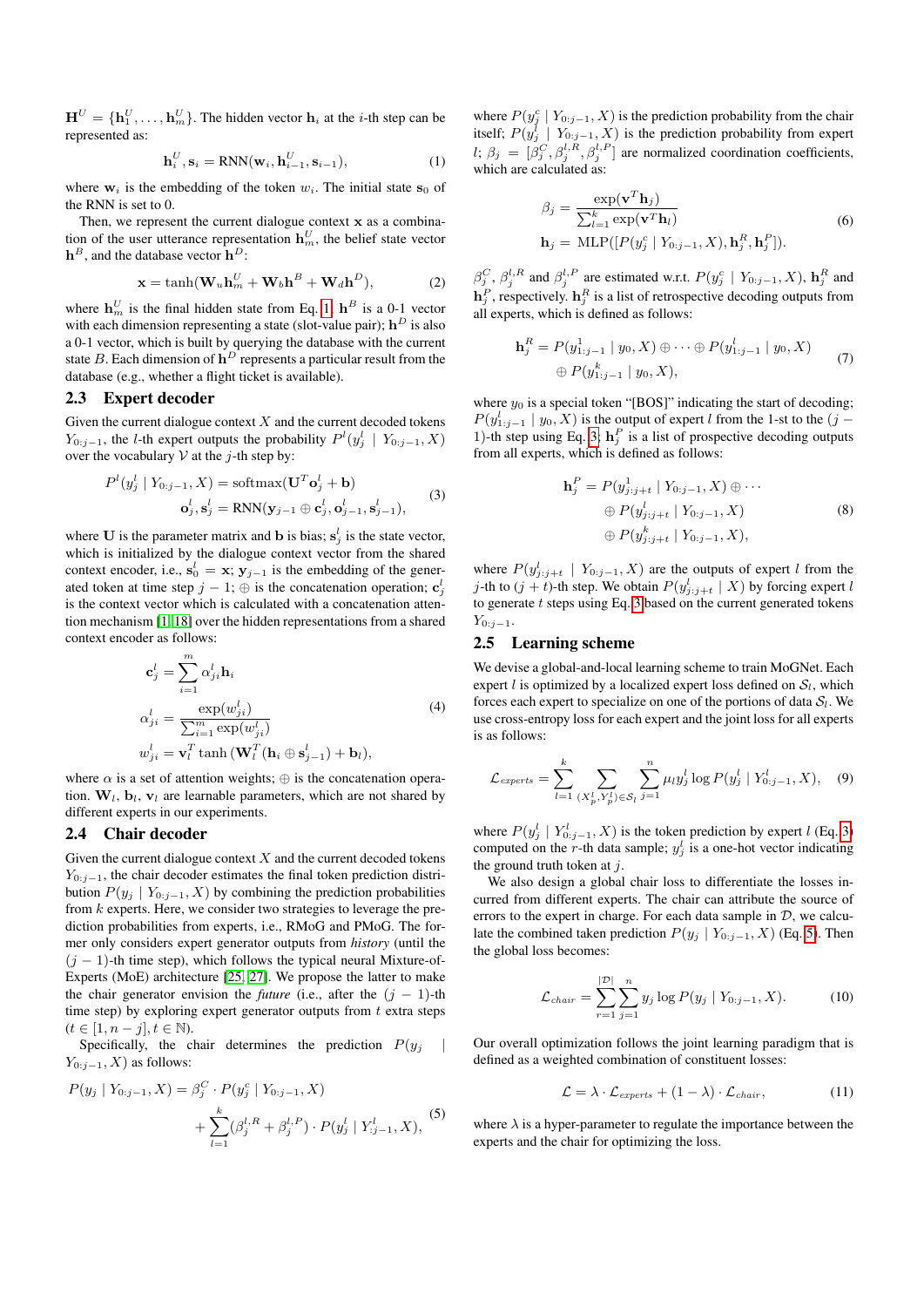# 3 EXPERIMENTAL SETUP

## 3.1 Research questions

We seek to answer the following research questions: (RQ1) Does MoGNet outperform state-of-the-art end-to-end single-module DRG models? (RQ2) How does the choice of a particular coordination mechanism (i.e., RMoG, PMoG, or neither of the two) affect the performance of MoGNet? (RQ3) How does the GL learning scheme compare to using the general global learning as a learning scheme?

## 3.2 Dataset

Our experiments are conducted on the MultiWOZ [\[4\]](#page-7-10) dataset. This is the latest large-scale human-to-human TDS dataset with rich semantic labels, e.g., domains and dialogue actions, and benchmark results of response generation.[3](#page-3-0) MultiWOZ consists of ∼10k natural conversations between a tourist and a clerk. It has 6 specific action-related domains, i.e., *Attraction*, *Hotel*, *Restaurant*, *Taxi*, *Train*, and *Booking*, and 1 universal domain, i.e., *General*. 67.4% of the dialogues are cross-domain which covers 2–5 domains on average. The average number of turns per dialogue is 13.68; a turn contains 13.18 tokens on average. The dataset is randomly split into into 8,438/1,000/1,000 dialogues for training, validation, and testing, respectively.

### 3.3 Model variants and baselines

We consider a number of variants of the proposed mixture-ofgenerators model:

- MoGNet: the proposed model with RMoG and PMoG and GL learning scheme.
- MoGNet-P: the model without prospection ability by removing PMoG coordination mechanism from MoGNet.
- MoGNet-P-R: the model removing the two coordination mechanisms and remaining GL learning scheme.
- MoGNet-GL: the model that removes GL learning scheme from MoGNet.

See Table [1](#page-3-1) for a summary. Without further indications, the *intents* used are based on identifying eight different domains: Attraction, Booking, Hotel, Restaurant, Taxi, Train, General, and UNK.

<span id="page-3-1"></span>

|            | $\beta_i^C$ | $\beta^{l,R}$ | $\beta_-^{l,P}$ |     |
|------------|-------------|---------------|-----------------|-----|
| MoGNet     | True        | True          | True            | 0.5 |
| MoGNet-P   | True        | True          | False           | 0.5 |
| MoGNet-P-R | True        | False         | False           | 0.5 |
| MoGNet-GL  | True        | True          | True            | 0.0 |

 $\beta_j^C$ ,  $\beta_j^{l,R}$ ,  $\beta_j^{l,P}$  are from Eq. [5.](#page-2-2) "True" means we preserve it and learn it as it is. "False" means we remove it (set it to 0).  $\lambda$  is from Eq. [11](#page-2-3) and we report two settings, 0.0 and 0.5. See § [5.2.](#page-5-0)

To answer RQ1, we compare MoGNet with the following methods that have reported results on this task according to the official leaderboard.[4](#page-3-2)

- S2SAttnLSTM. We follow the dominant Sequence-to-Sequence (Seq2Seq) model under an encoder-decoder architecture [\[5\]](#page-7-3) and reproduce the benchmark baseline, i.e., single-module model named S2SAttnLSTM [\[3,](#page-7-13) [4\]](#page-7-10), based on the source code provided by the authors. See footnote [4.](#page-3-2)
- S2SAttnGRU. A variant of S2SAttnLSTM, with Gated Recurrent Units (GRUs) instead of LSTMs and other settings kept the same.
- Structured Fusion. It learns the traditional dialogue modules and then incorporates these pre-trained sequentially dependent modules into end-to-end dialogue models by structured fusion networks [\[20\]](#page-7-19).
- LaRLAttnGRU. The state-of-the-art model [\[36\]](#page-7-8), which uses reinforcement learning and models system actions as latent variables. LaRLAttnGRU uses ground truth system action annotations and user goals to estimate the rewards for reinforcement learning during training.

## 3.4 Evaluation metrics

We use the following commonly used evaluation metrics [\[4,](#page-7-10) [36\]](#page-7-8):

- *Inform*: the fraction of responses that provide a correct entity out of all responses.
- *Success*: the fraction of responses that answer all the requested attributes out of all responses.
- *BLEU*: for comparing the overlap between a generated response to one or more reference responses.
- *Score*: defined as *Score* = (0.5∗*Inform*+0.5∗*Success*+*BLEU*)∗ 100. This measures the overall performance in term of both task completion and response fluency [\[20\]](#page-7-19).
- *PPL*: denotes the perplexity of the generated responses, which is defined as the exponentiation of the entropy. This measures how well a probability DRG model predicts a token in a response generation process.

We use the toolkit released by Budzianowski et al. [\[3\]](#page-7-13) to compute the metrics.[5](#page-3-3) Following their settings, we also use *Score* as the selection criterion to choose the best model on the validation set and report the performance of the model on the test set. We use a paired t-test to measure statistical significance ( $p < 0.01$ ) of relative improvements.

## 3.5 Implementation details

Theoretically, the training time complexity of each data sample is  $\mathcal{O}(n * (k+1) * n)$ , where *n* is the number of response tokens. To reduce the computation cost, we assign  $j + t = n$  and compute the expert prediction with Eq. [3.](#page-2-1) This means that the chair will make a final decision only after all the experts have decoded their final tokens. Thus, the time complexity decreases to  $\mathcal{O}(n * (k+1) + n)$ .

For a fair comparison, the vocabulary size is the same as Budzianowski et al. [\[4\]](#page-7-10), which has 400 tokens. Out-of-vocabulary words are replaced with "[UNK]". We set the word embedding size to 50 and all GRU hidden state sizes to 150. We use Adam [\[13\]](#page-7-20) as our optimization algorithm with hyperparameters  $\alpha = 0.005$ ,  $\beta_1 = 0.9$ ,  $\beta_2 = 0.999$  and  $\epsilon = 10^{-8}$ . We also apply gradient clipping [\[22\]](#page-7-21) with range  $[-5, 5]$  during training. We use  $l2$  regularization to alleviate overfitting, the weight of which is set to  $10^{-5}$ . We set the minibatch size to 64. We use greedy search to generate the responses during testing. Please note that if a data point has multiple intents, then we assign it to each corresponding expert, respectively. The code is available online.<sup>[6](#page-3-4)</sup>

# 4 RESULTS

## 4.1 Automatic evaluation

We evaluate the overall performance of MoGNet and the comparable baselines on the metrics defined in §3.4. The results are shown in Table [2.](#page-4-0) First of all, MoGNet outperforms all baselines by a large margin in terms of overall performance metric, i.e., satisfaction *Score*. It significantly outperforms the state-of-the-art baseline LaRLAttnGRU by 5.64% (*Score*) and 0.97 (*PPL*). Thus, MoGNet

<span id="page-3-0"></span><sup>3</sup> <http://dialogue.mi.eng.cam.ac.uk/index.php/corpus/> <sup>4</sup> The Context-to-Text Generation task at [https://github.com/](https://github.com/budzianowski/multiwoz)

<span id="page-3-2"></span>[budzianowski/multiwoz](https://github.com/budzianowski/multiwoz).

<span id="page-3-3"></span><sup>5</sup> <https://github.com/budzianowski/multiwoz>.

<span id="page-3-4"></span><sup>6</sup> <https://github.com/Jiahuan-Pei/multiwoz-mdrg>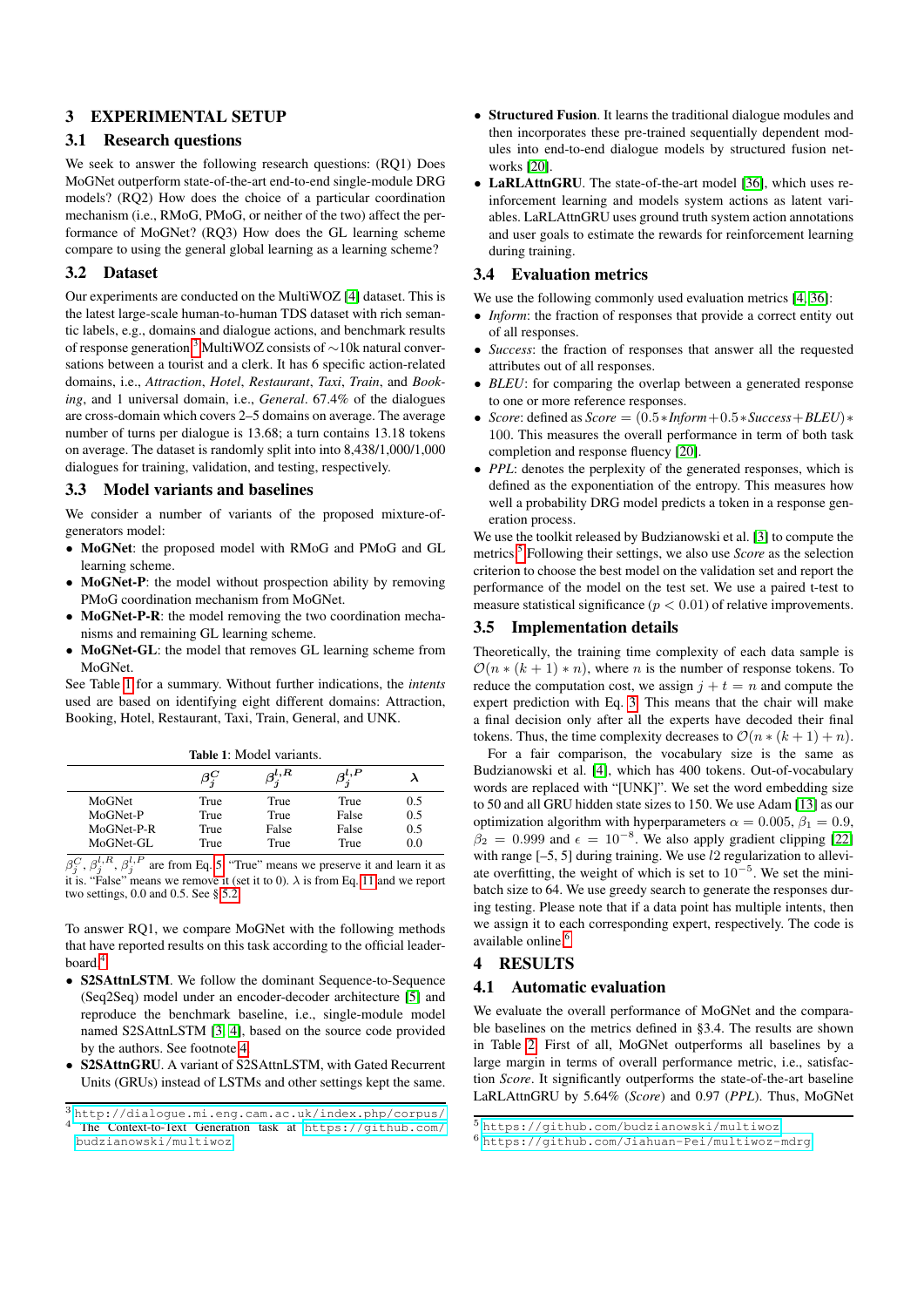Table 2: Comparison results of MoGNet and the baselines.

<span id="page-4-0"></span>

|                                                                                                                                                                                                                                                                      | <b>BLEU</b> | Inform      | <b>Success</b> | <b>Score</b> | PPL  |
|----------------------------------------------------------------------------------------------------------------------------------------------------------------------------------------------------------------------------------------------------------------------|-------------|-------------|----------------|--------------|------|
| S2SAttnLSTM                                                                                                                                                                                                                                                          | 18.90%      | 71.33%      | 60.96%         | 85.05        | 3.98 |
| S2SAttnGRU                                                                                                                                                                                                                                                           | 18.21%      | 81.50%      | 68.80%         | 93.36        | 4.12 |
| Structured Fusion [20] 16.34%                                                                                                                                                                                                                                        |             | 82.70%      | 72.10%         | 93.74        |      |
| LaRLAttnGRU [36]                                                                                                                                                                                                                                                     | 12.80%      | 82.78%      | 79.20%         | 93.79        | 5.22 |
| MoGNet                                                                                                                                                                                                                                                               | $20.13\%$ * | $85.30\%$ * | 73.30%         | $99.43*$     | 4.25 |
| $\mathbf{D}$ if $\mathbf{C}$ is the state of $\mathbf{C}$ is the state of $\mathbf{C}$ is the state of $\mathbf{C}$ is the state of $\mathbf{C}$ is the state of $\mathbf{C}$ is the state of $\mathbf{C}$ is the state of $\mathbf{C}$ is the state of $\mathbf{C}$ |             |             |                |              |      |

Bold face indicates leading results. Significant improvements over the best baseline are marked with  $*$  (paired t-test,  $p < 0.01$ ).

not only improves the satisfaction of responses but also improves the quality of the language modeling process. MoGNet also achieves more than 6.70% overall improvement over the benchmark baseline S2SAttnLSTM and its variant S2SAttnGRU. This proves the effectiveness of the proposed MoGNet model.

Second, LaRLAttnGRU achieves the highest performance in terms of *Success*, followed by MoGNet. However, it results in a 7.33% decrease in *BLEU* and a 2.56% decrease in *Inform* compared to MoGNet. Hence, LaRLAttnGRU is good at answering all requested attributes but not as good at providing more appropriate entities with high fluency as MoGNet. LaRLAttnGRU tends to generate more slot values to increase the probability of answering the requested attributes. Take an extreme case as an example: if we force a model to generate all tokens with slot values, then it will achieve an extremely high *Success* but a low *BLEU*.

Third, S2SAttnLSTM is the worst model in terms of overall performance (*Score*). But it achieves the best *PPL*. It tends to generate frequent tokens from the vocabulary which exhibits better language modeling characteristics. However, it fails to provide useful information (the requested attributes) to meet the user goals. By contrast, MoGNet improves the user satisfaction (i.e., *Score*) greatly and achieves response fluency by taking specialized generations from all experts into account.

#### 4.2 Human evaluation

To further understand the results in Table [2,](#page-4-0) we conducted a human evaluation of the generated responses from S2SAttnGRU, LaRLAttnGRU, and MoGNet. We ask workers on Amazon Mechanical Turk  $(AMT)^7$  $(AMT)^7$  to read the dialogue context, and choose the responses that satisfy the following criteria: (i) *Informativeness* measures whether the response provides appropriate information that is requested by the user query. No extra inappropriate information is provided. (ii) *Consistency* measures whether the generated response is semantically aligned with the ground truth response. (iii) *Satisfactory* measures whether the response has a overall satisfactory performance promising both *Informativeness* and *Consistency*. As with existing studies [\[20\]](#page-7-19), we sample one hundred context-response pairs to do human evaluation. Each sample is labeled by three workers. The workers are asked to choose either all responses that satisfy the specific criteria or the "NONE" option, which denotes none of the responses satisfy the criteria. To make sure that the annotations are of high quality, we calculate the fraction of the responses that satisfy each criterion out of all responses that passes the *golden test*. That is, we only consider the data from the workers who have chosen the golden response as an answer.

The results are displayed in Table [3.](#page-4-2) MoGNet performs better than S2SAttnGRU and LaRLAttnGRU on *Informativeness* because it frequently outputs responses that provide richer information (compared with S2SAttnGRU) and fewer extra inappropriate information (compared with LaRLAttnGRU). MoGNet obtains the best results, which

Table 3: Results of human evaluation.

<span id="page-4-2"></span>

|                                                                                            |  |  |  | S2SAttnGRU LaRLAttnGRU                       |                                           | MoGNet        |  |
|--------------------------------------------------------------------------------------------|--|--|--|----------------------------------------------|-------------------------------------------|---------------|--|
|                                                                                            |  |  |  | $\geq 1$ $\geq 2$ $\geq 1$ $\geq 2$ $\geq 1$ |                                           | $\geqslant 2$ |  |
| Informativeness 56.79% 31.03% 76.54% 44.83% 80.25% 53.45%                                  |  |  |  |                                              |                                           |               |  |
| Consistency                                                                                |  |  |  |                                              | 45.21% 23.53% 71.23% 39.22% 80.82% 50.98% |               |  |
| Satisfactory                                                                               |  |  |  |                                              | 26.79% 25.00% 44.64% 21.88% 60.71% 37.50% |               |  |
| <b>Dold face indicates the heat meults</b> $\sum$ is meaning that at least is AMT meultage |  |  |  |                                              |                                           |               |  |

**Bold face** indicates the best results.  $\geq n$  means that at least n AMT workers regard it as a good response w.r.t. *Informativeness*, *Consistency* and *Satisfactory*.

means MoGNet is able to generate responses that are semantically similar to the golden responses with large overlaps. The results of LaRLAttnGRU outperforms S2SAttnGRU in all cases except for *Satisfactory* under the strict condition ( $\geq 2$ ). This reveals that balancing between *Informativeness* and *Consistency* makes it difficult for the mturk workers to assess the overall quality measured by *Satisfactory*. In this case, MoGNet receives the most votes on *Satisfactory* under the strict condition ( $\geq 2$ ) as well as the loose condition ( $\geq 1$ ). This shows that the workers consider the responses from MoGNet more appropriate than the other two models with a high degree of agreement. To sum up, MoGNet is able to generate user-favored responses in addition to the improvements for automatic metrics.

## 4.3 Coordination mechanisms

In Table [4](#page-4-3) we contrast the effectiveness of different coordination mechanisms. We can see that MoGNet-P loses 4.32% overall performance with a 0.62% decrease of *BLEU*, 5.90% decrease of *Inform* and 1.50% decrease of *Success*. This shows that the prospection design of the PMoG mechanism is beneficial to both task completion and response fluency. Especially, most improvements come from providing more correct entities while improving generation fluency. MoGNet-P-R reduces 2.62% *Score* with 1.97% lower of *BLEU*, 0.2% lower of *Inform* and 1.10% of *Success*. Thus, the MoGNet framework is effective thanks to its design with two types of roles: the chair and the experts.

<span id="page-4-3"></span>

|                                                                                      | BLEU   | <b>Inform</b> | <b>Success</b> | Score | PPL  |  |
|--------------------------------------------------------------------------------------|--------|---------------|----------------|-------|------|--|
| MoGNet                                                                               | 20.13% | 85.30%        | 73.30%         | 99.43 | 4.25 |  |
| MoGNet-P                                                                             | 19.51% | 79.40%        | 71.80%         | 95.11 | 4.19 |  |
| MoGNet-P-R                                                                           | 18.16% | 85.10%        | 72.20%         | 96.81 | 4.12 |  |
| I Inderlined results indicate the worst results with a statistically significant de. |        |               |                |       |      |  |

Underlined results indicate the worst results with a statistically significant decrease compared to MoGNet (paired t-test,  $p < 0.01$ ).

## 4.4 Learning scheme

We use MoGNet-GL to refer to the model that removes the GL learning scheme from MoGNet and uses the general global learning instead. MoGNet-GL results in a sharp reduction of 6.95% overall performance with 0.80% of *BLEU*, 6.90% of *Inform* and 5.40% of *Success*. The main improvement is attributed to the strong task completion ability. This shows the effectiveness and importance of the GL learning scheme as it encourages each expert to specialize on a particular intent while the chair prompts all experts to coordinate with each other.

## 5 ANALYSIS

In this section, we explore MoGNet in more detail. In particular, we examine (i) whether the intent partition affects the performance of MoGNet ([§5.1\)](#page-5-1); (ii) whether the improvements of MoGNet could simply be attributed to having a larger number of parameters ([§5.2\)](#page-5-0); (iii) how the hyper-parameter  $\lambda$  (Eq. [11\)](#page-2-3) affects the performance of

<span id="page-4-1"></span><sup>7</sup> https://www.mturk.com/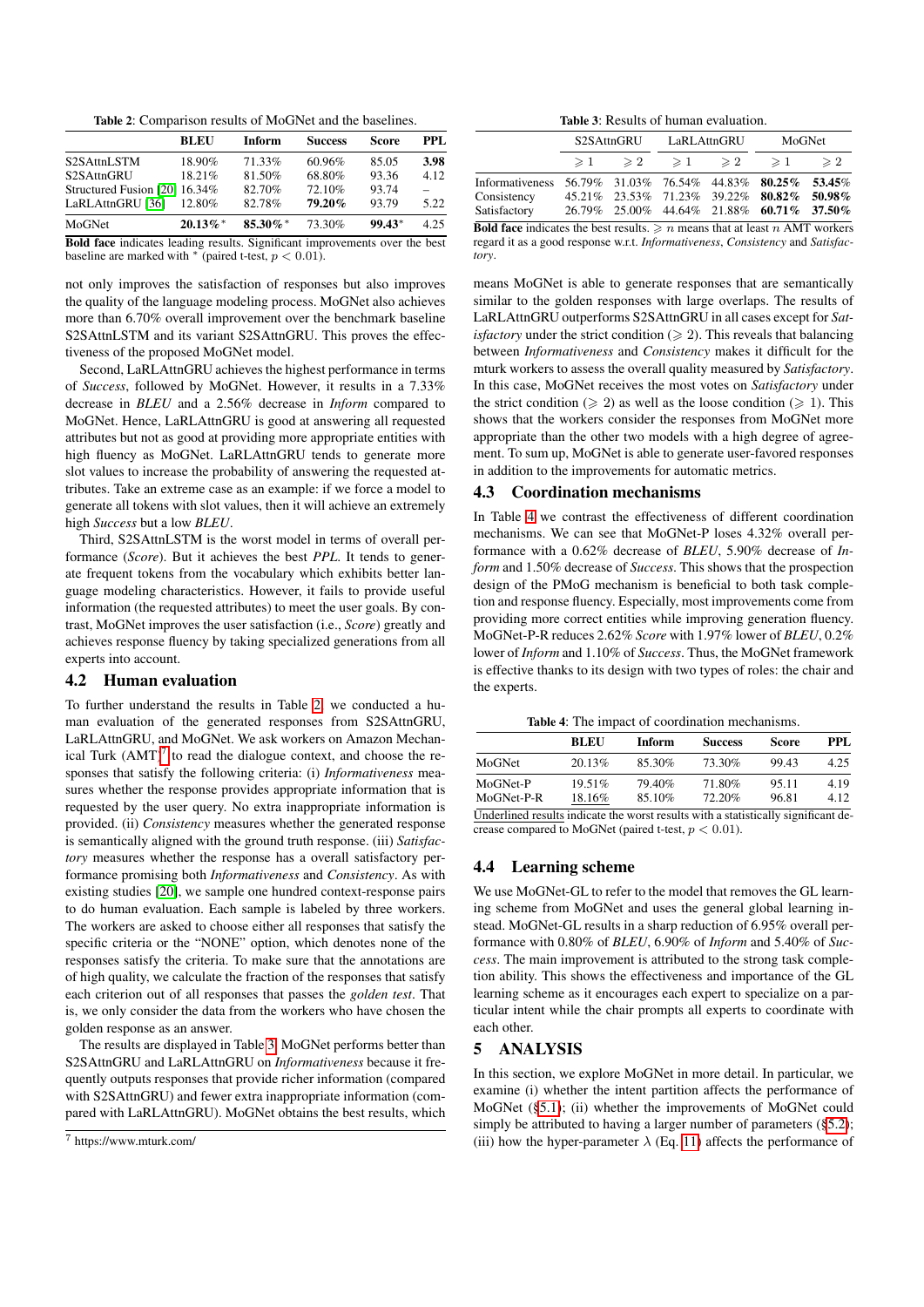|  |  | <b>Table 5:</b> Impact of the learning scheme. |
|--|--|------------------------------------------------|
|  |  |                                                |
|  |  |                                                |

|                                                                                    | <b>BLEU</b> | Inform | <b>Success</b> | Score | PPL. |
|------------------------------------------------------------------------------------|-------------|--------|----------------|-------|------|
| MoGNet                                                                             | 20.13%      | 85.30% | 73.30%         | 99.43 | 4.25 |
| MoGNet-GL                                                                          | $19.33\%$   | 78.40% | 67.90%         | 92.48 | 3.97 |
| Underlined results indicate the worst results with a statistically significant de- |             |        |                |       |      |

crease compared with MoGNet (paired t-test,  $p < 0.01$ ).

MoGNet ([§5.2\)](#page-5-0); and (iv) how RMoG, PMoG and GL influence DRG using a small case study ([§5.3\)](#page-5-2).

## <span id="page-5-1"></span>5.1 Intent partition analysis

As stated above, the responses vary a lot for different intents which are differentiated by the domain and the type of system action. Therefore, we experiment with two types of intents as shown in Table [6.](#page-5-3)

<span id="page-5-3"></span>Table 6: Two groups of intents that are divided by domains and the type of system actions.

| Type   | <b>Intents</b>                                                                                                           |
|--------|--------------------------------------------------------------------------------------------------------------------------|
|        | Domain Attraction, Booking, Hotel, Restaurant, Taxi, Train, General, UNK.                                                |
| Action | Book, Inform, NoBook, NoOffer, OfferBook, OfferBooked, Select,<br>Recommend, Request, Bye, Greet, Reqmore, Welcome, UNK. |

To address (i), we compared two ways of partitioning intents. MoGNet-domain and MoGNet-action denote the intent partitions w.r.t. domains and system actions, respectively. MoGNet-domain has 8 intents (domains) and MoGNet-action has 14 intents (actions), as shown in Table [6.](#page-5-3) The results are shown in Table [7.](#page-5-4)

<span id="page-5-4"></span>Table 7: Results of MoGNet with two intent partition ways.

|               | <b>BLEU</b> | Inform | <b>Success</b> | Score | PPL  |
|---------------|-------------|--------|----------------|-------|------|
| MoGNet-domain | $20.13\%$   | 85.30% | 73.30%         | 99.43 | 4.25 |
| MoGNet-action | 17.28%      | 79.40% | 69.70%         | 91.83 | 4.48 |

MoGNet consistently outperforms the baseline S2SAttnGRU for both ways of partitioning intents. Interestingly, MoGNet-domain greatly outperforms MoGNet-action. We believe there are two reasons: First, the system actions are not suitable for grouping intents because some partition subsets are hard to be distinguished from each other, e.g., *OfferBook* and *OfferBooked*. Second, some system actions only have a few data samples, simply not enough to specialize the experts. The results show that different ways of partitioning intents may greatly affect the performance of MoGNet. Therefore, more effective intent partition methods, e.g., adaptive implicit intent partitions, need to be explored in future work.

# <span id="page-5-0"></span>5.2 Hyper-parameter analysis

To address (ii), we show the results of MoGNet and S2SAttnGRU with different hidden sizes in Fig. [3.](#page-5-5) S2SAttnGRU outperforms MoGNet when the number of parameters is less than 0.6e7. However, MoGNet achieves much better results with more parameters. Most importantly, the results from both models show that a larger number of parameters does not always mean better performance, which indicates that the improvement of MoGNet is not simply due to more parameters.

To address (iii), we report the *Score* values of MoGNet with different values of  $\lambda$  (Eq. [11\)](#page-2-3), as shown in Fig. [4.](#page-5-6) When  $\lambda = 0$ , no expert is trained on a particular intent. When  $\lambda = 1$ , the model ignores the global loss, i.e., the RMoG and PMoG mechanisms are not used and the chair is only trained as a general expert. We can see that these two settings decrease the performance greatly which further verifies

<span id="page-5-5"></span>

Figure 3: *Score* of MoGNet and S2SAttnGRU with different number of parameters.

<span id="page-5-6"></span>

**Figure 4:** *Score* of MoGNet with different values of  $\lambda$ .

the effectiveness of RMoG and PMoG as well as the MoGNet framework. We also note that the performance of MoGNet is quite stable when  $\lambda \in [0.1, 0.7]$  with the best performance for  $\lambda = 0.7$ . Hence, MoGNet is not very sensitive to the hyper-parameter  $\lambda$ .

## <span id="page-5-2"></span>5.3 Case study

To address (iv), we select an example to illustrate the influence of RMoG, PMoG, and GL. Table [8](#page-6-0) exhibits the responses generated by comparable baselines (i.e., S2SAttnGRU, LaRLAttnGRU) and MoGNet variants as in Table [4.](#page-4-3) In red we highlight the tokens that show the differences in terms of task completion. Generally, MoGNet can generate more appropriate and meaningful responses. Specifically, without PMoG, MoGNet-P and MoGNet-P-R ignore the fact that the attribute *time* is important for searching a train ticket (1st turn) and omit the exact departure time ([value\_time]) of the train (2nd turn). Without GL, MoGNet-GL ignores the primary time information need *day* (1st turn) and omits the implicit need of [value price] (4th turn). There are also some low-quality cases, e.g., MoGNet and the baselines occasionally generate redundant and lengthy responses, because none of them has addressed this issue explicitly during training.

## 6 RELATED WORK

Traditional models for DRG [\[8,](#page-7-22) [33\]](#page-7-23) decompose the task into sequentially dependent modules, e.g., Dialogue State Tracking (DST) [\[37\]](#page-7-7), Policy Learning (PL) [\[35\]](#page-7-24), and Natural Language Generation (NLG) [\[21\]](#page-7-25). Such models allow for targeted failure analyses, but inevitably incur upstream propagation problems [\[5\]](#page-7-3). Recent work views DRG as a source-to-target transduction problem, which maps a *dialogue context* to a *response* [\[11,](#page-7-4) [17,](#page-7-26) [31\]](#page-7-6). Sordoni et al. [\[28\]](#page-7-27) show that using an RNN to generate text conditioned on dialogue history results in more natural conversations. Later improvements include the addition of attention mechanisms [\[16,](#page-7-28) [29\]](#page-7-29), modeling the hierarchical structure of dialogues [\[26\]](#page-7-30), or jointly learning belief spans [\[15\]](#page-7-31). Strengths of these methods include global optimization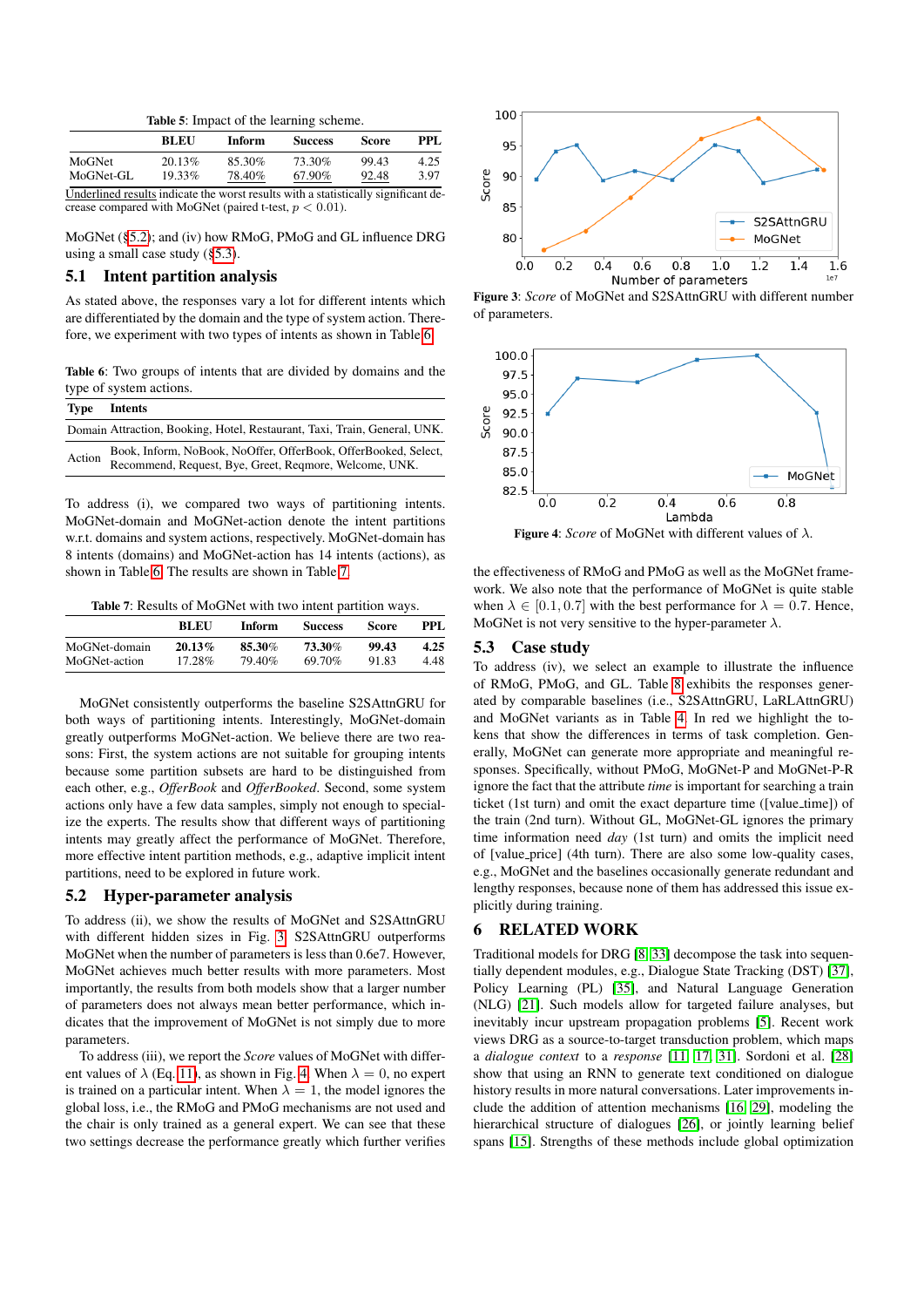Table 8: Example responses from MoGNet with the ablation settings in a 4-turn dialogue.

<span id="page-6-0"></span>

|              | <b>Turn User</b>                                                                                 | <b>System</b>                                                                                                                                                                                                                                                                                                                                                                                                                                                                                                                                                                                                                                                                                    |
|--------------|--------------------------------------------------------------------------------------------------|--------------------------------------------------------------------------------------------------------------------------------------------------------------------------------------------------------------------------------------------------------------------------------------------------------------------------------------------------------------------------------------------------------------------------------------------------------------------------------------------------------------------------------------------------------------------------------------------------------------------------------------------------------------------------------------------------|
|              | i am looking for a train departing<br>from [value_place] that will arrive<br>at [value_place].   | <b>S2SAttnGRU:</b> what day would you like to travel?<br>LaRLAttnGRU: there are [value_count] trains leaving [value_place] on [value_day]. what<br>day would you like to travel?                                                                                                                                                                                                                                                                                                                                                                                                                                                                                                                 |
| 1            |                                                                                                  | MoGNet: what day and time would you like to travel?<br>MoGNet-P: what day will you be traveling?<br>MoGNet-P-R: what day will you be traveling?<br>MoGNet-GL: there are [value_count] trains  do you have a time you would like to depart?                                                                                                                                                                                                                                                                                                                                                                                                                                                       |
|              | i would like to leave on [value_day]<br>$\mathfrak{D}$<br>and arrive no later than [value_time]. | <b>S2SAttnGRU:</b> [train_id] will arrive at [value_time].<br>LaRLAttnGRU: i have train [train_id] leaving at [value_time] and arriving at [value_time].<br>would you like me to book this for you?                                                                                                                                                                                                                                                                                                                                                                                                                                                                                              |
|              |                                                                                                  | MoGNet: [train_id] leaves at [value_time] and arrives by [value_time].<br>MoGNet-P: [train_id] will arrive at [value_time].<br>MoGNet-P-R: the [train_id] arrives at [value_time].<br><b>MoGNet-GL:</b> i have train [train_id] that leaves at [value_time] and arrives at [value_time].<br>+All: would you like me to book that for you?                                                                                                                                                                                                                                                                                                                                                        |
| 3            |                                                                                                  | can i please have the reference number? All:  how many tickets do you need?                                                                                                                                                                                                                                                                                                                                                                                                                                                                                                                                                                                                                      |
| 4<br>number? |                                                                                                  | <b>S2SAttnGRU:</b> i have booked you [value_count] tickets on the [train_id]. your reference<br>number is [train_reference]. is there anything else i can help you with ?<br><b>LaRLAttnGRU:</b> i have booked [value_count] tickets on [train_id]. the reference number is<br>[train_reference].                                                                                                                                                                                                                                                                                                                                                                                                |
|              | could you book [value_count] tickets<br>for me and send me the reference                         | <b>MoGNet:</b> i have booked [value_count] tickets for you. the total fee is [value_price] gbp<br>payable at the station, your reference number is [train_reference], is there anything else<br>i can help you with?<br><b>MoGNet-P</b> : i have booked [value_count] tickets. the total fee is [value_price] gbp payable<br>at the station. your reference number is [train_reference].<br>MoGNet-P-R: booking was successful, the total fee is [value_price] gbp payable at the<br>station. reference number is [train_reference].<br><b>MoGNet-GL:</b> i have booked [value_count] tickets for you. the reference number is<br>[train_reference], is there anything else i can help you with? |

and easier adaptation to new domains [\[5\]](#page-7-3).

The studies listed above assume that each token of a response is sampled from a single distribution, given a complex dialogue context. In contrast, MoGNet uses multiple cooperating modules, which exploits the specialization capabilities of different experts and the generalization capability of a chair. Work most closely related to ours in terms of modeling multiple experts includes [\[6,](#page-7-32) [12,](#page-7-33) [14,](#page-7-34) [23\]](#page-7-35). Le et al. [\[14\]](#page-7-34) integrate a chat model with a question answering model using an LSTM-based mixture-of-experts method. Their model is similar to MoGNet-GL-P (without PMoG and GL) except that they simply use two implicit expert generators that are not specialized on particular intents. Guo et al. [\[12\]](#page-7-33) introduce a mixture-of-experts to use the data relationship between multiple domains for binary classification and sequence tagging. Sequence tagging generates a set of fixed labels; DRG generates diverse appropriate response sequence. The differences between MoGNet and these two approaches are threefold: First, MoGNet consists of a group of modules including a chair generator and several expert generators; this design addresses the module interdependence problem since each module is independent from the others. Second, the chair generator alleviates the error propagation problem because it is able to manage the overall errors through an effective learning scheme. Third, the models of those two approaches cannot be directly applied to task-oriented DRG. The recently published HDSA [\[6\]](#page-7-32) slightly outperforms MoGNet on *Score* (+0.07), but it overly relies on BERT [\[9\]](#page-7-36) and graph structured dialog acts. MoGNet follow the same modular TDS framework [\[23\]](#page-7-35), but it preforms substantially better due to fitting the expert generators with both retrospection and prospection abilities and adopting the GL learning scheme to conduct more effective learning.

## 7 CONCLUSION AND FUTURE WORK

In this paper, we propose a novel mixture-of-generators network (MoGNet) model with different coordination mechanisms, namdely, RMoG and PMoG, to enhance dialogue response generation. We also devise a GL learning scheme to effectively learn MoGNet. Experiments on the MultiWOZ benchmark demonstrate that MoGNet significantly outperforms state-of-the-art methods in terms of both automatic and human evaluations. We also conduct analyses that confirm the effectiveness of MoGNet, the RMoG and PMoG mechanisms, as well as the GL learning scheme.

As to future work, we plan to devise more fine-grained expert generators and to experiment on more datasets to test MoGNet. In addition, MoGNet can be advanced in many directions: First, better mechanisms can be proposed to improve the coordination between chair and expert generators. Second, it would be interesting to study how to do intent partition automatically. Third, it is also important to investigate how to avoid redundant and lengthy responses in order to provide a better user experience.

# ACKNOWLEDGEMENTS

This research was partially supported by Ahold Delhaize, the Association of Universities in the Netherlands (VSNU), the China Scholarship Council (CSC), and the Innovation Center for Artificial Intelligence (ICAI). All content represents the opinion of the authors, which is not necessarily shared or endorsed by their respective employers and/or sponsors.